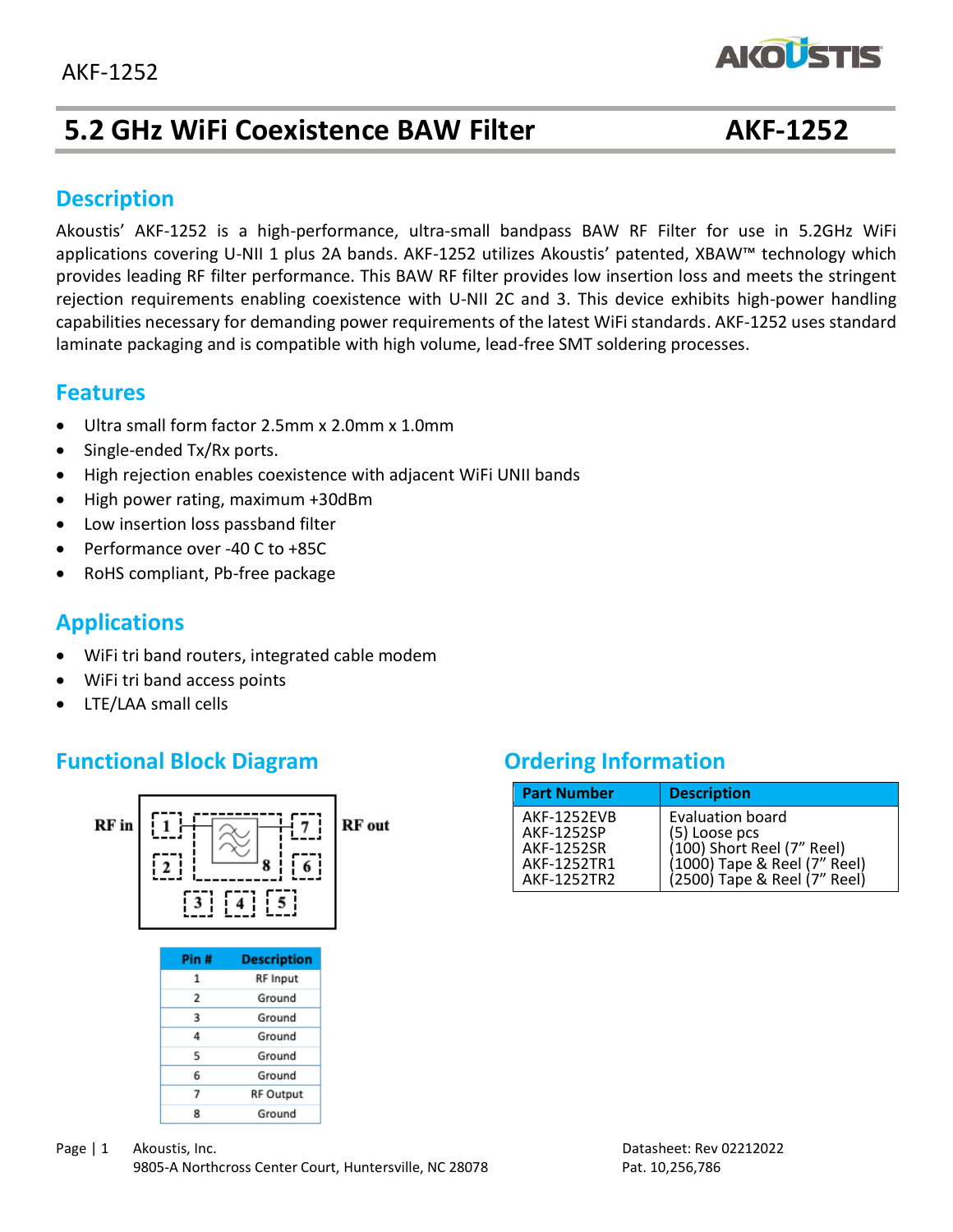

## **Absolute Maximum Ratings**

| <b>Parameter</b>           |                                                                  | <b>Rating</b>           |
|----------------------------|------------------------------------------------------------------|-------------------------|
| <b>Storage Temperature</b> |                                                                  | -40 to 125 $^{\circ}$ C |
| <b>Input Power</b>         | Signal: 802.11ax MCS10, 80 MHz, PAR 11dB<br>Temp: $85^{\circ}$ C | $+31$ dBm               |

A combination of AMR conditions may result in damage to the device

#### **Operating Parameters (Temp = -40<sup>o</sup>C to +85<sup>o</sup>C unless otherwise noted)**

| <b>Parameter</b>           | <b>Conditions</b>                   | <b>Units</b> | Min. | Typ.        | Max. |
|----------------------------|-------------------------------------|--------------|------|-------------|------|
| Passband                   |                                     | MHz          | 5170 | 5250        | 5330 |
| <b>Insertion Loss</b>      | $5170 - 5330$ MHz                   | dB           |      | $1.7^{(1)}$ | 2.5  |
| <b>Amplitude Variation</b> | $5170 - 5330$ MHz                   | dB           |      | 1.1         | 1.3  |
|                            | $30 - 2700$ MHz                     | dB           | 33   | 34          |      |
| <b>Attenuation</b>         | 3300-3700 MHz                       | dB           | 35   | 35          |      |
|                            | 5490 - 5835 MHz                     | dB           | 50   | 51          |      |
|                            | 5900 - 11000 MHz                    | dB           | 24   | 25          |      |
| <b>Return Loss</b>         | $5170 - 5330$ MHz                   |              | 10   | $18^{(1)}$  |      |
| Load Impedance             |                                     | Ω            |      | 50          |      |
| <b>Power Handling</b>      | 802.11ax MCS10, 80 MHz,<br>PAR 11dB | dBm          |      |             | 30   |

Note:

1. Averaged over specified frequency at room temperature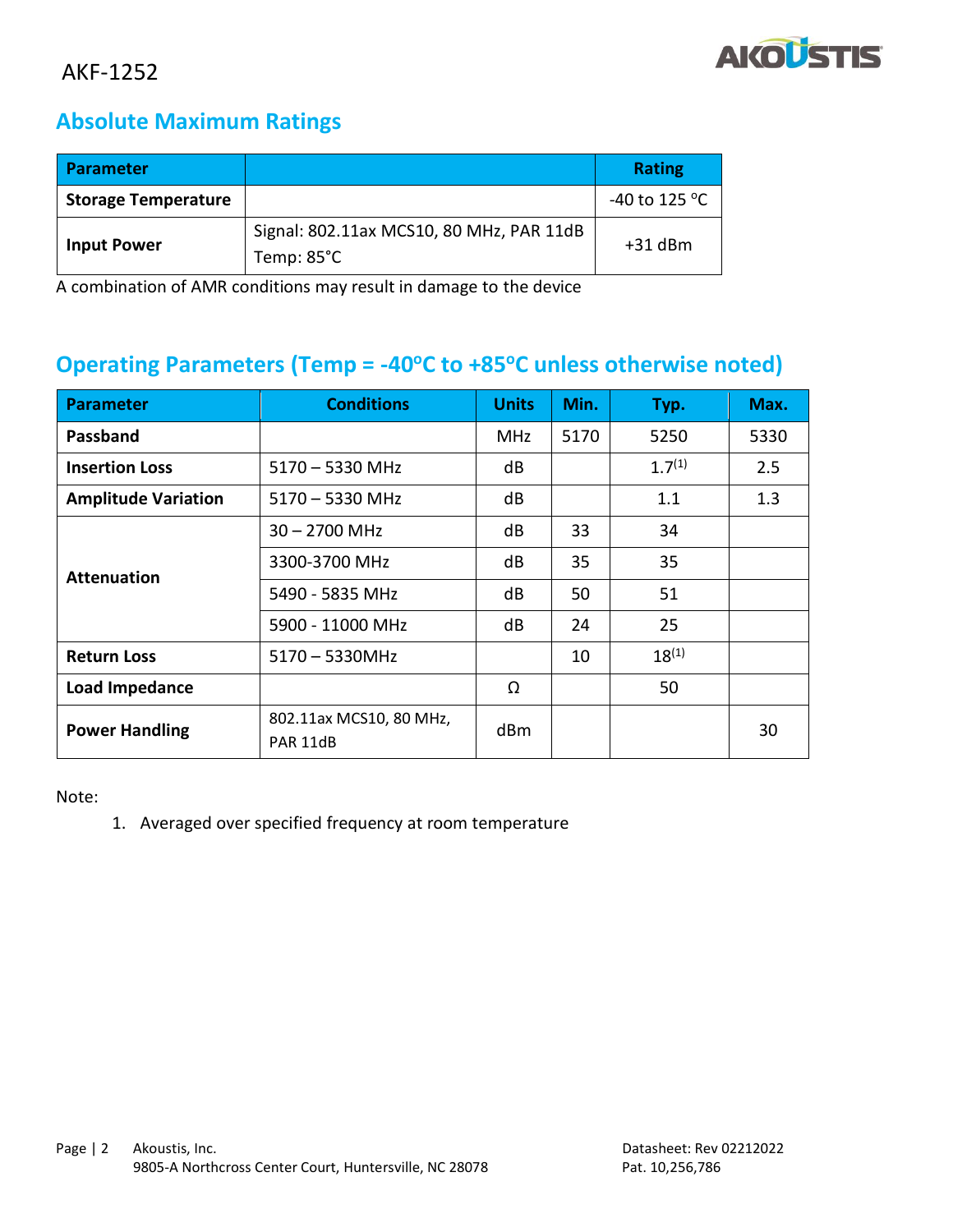

## **EVB Schematic & Layout**



Note:

- 1) Center ground pad vias 6mil diameter
- 2) RF ground vias 10mil diameter

## **Bill of Materials**

| <b>Reference Des.</b> | Value | <b>Description</b>           | <b>Manufacturer</b> | <b>Part Number</b> |
|-----------------------|-------|------------------------------|---------------------|--------------------|
| <b>PCB</b>            | N/A   | 4 layer                      | Multiple            |                    |
| U1                    | N/A   | 5.2GHz BAW Filter            | Akoustis            | AKF-1252           |
|                       | 1.2nH | Chip inductor, 0201, ±0.05nH | Murata              | LQP03HQ1N2W02      |
| L <sub>2</sub>        | 1.2nH | Chip inductor, 0201, ±0.05nH | Murata              | LQP03HQ1N2W02      |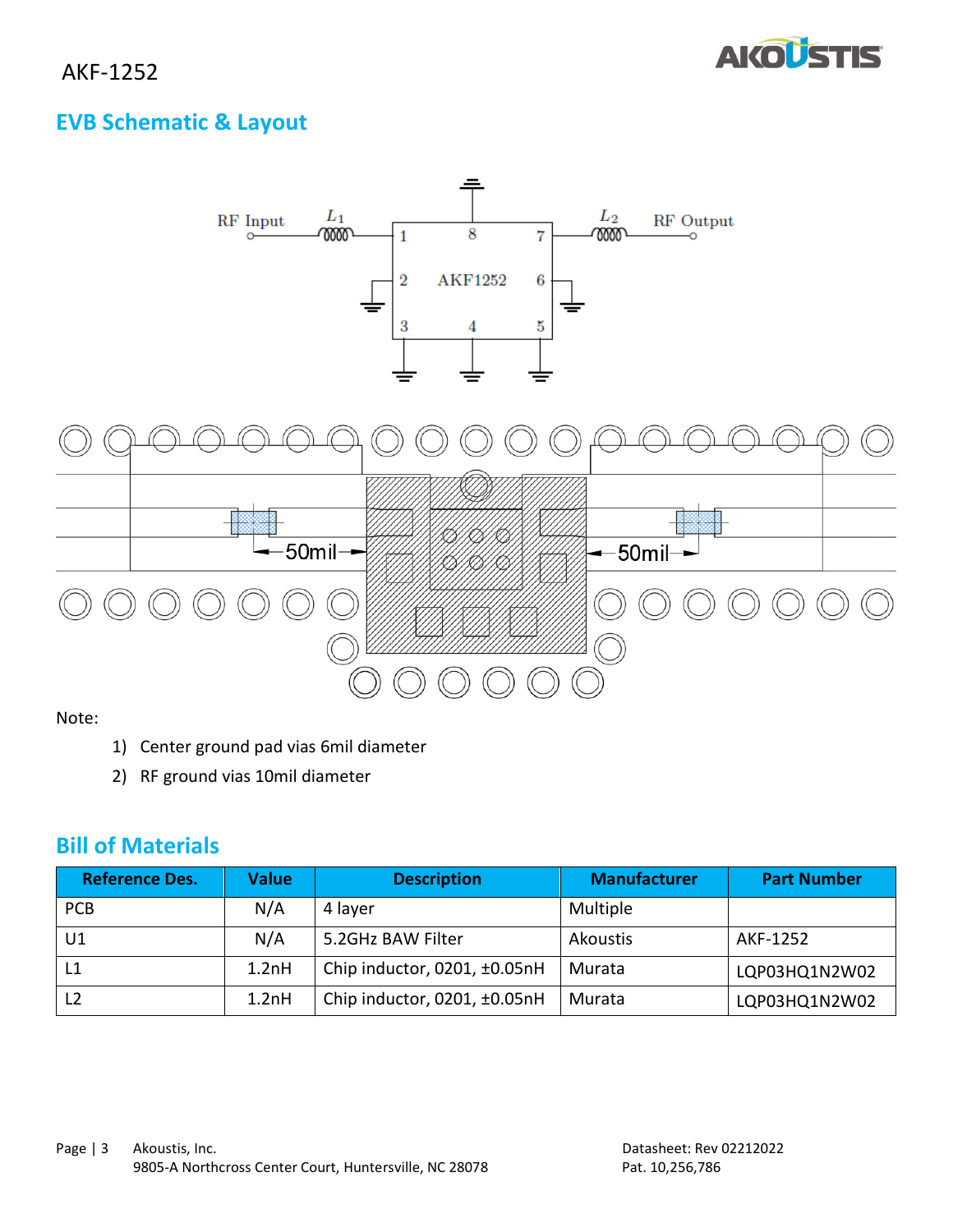

## **Performance Plots (Temp = 25<sup>o</sup>C unless otherwise noted)**

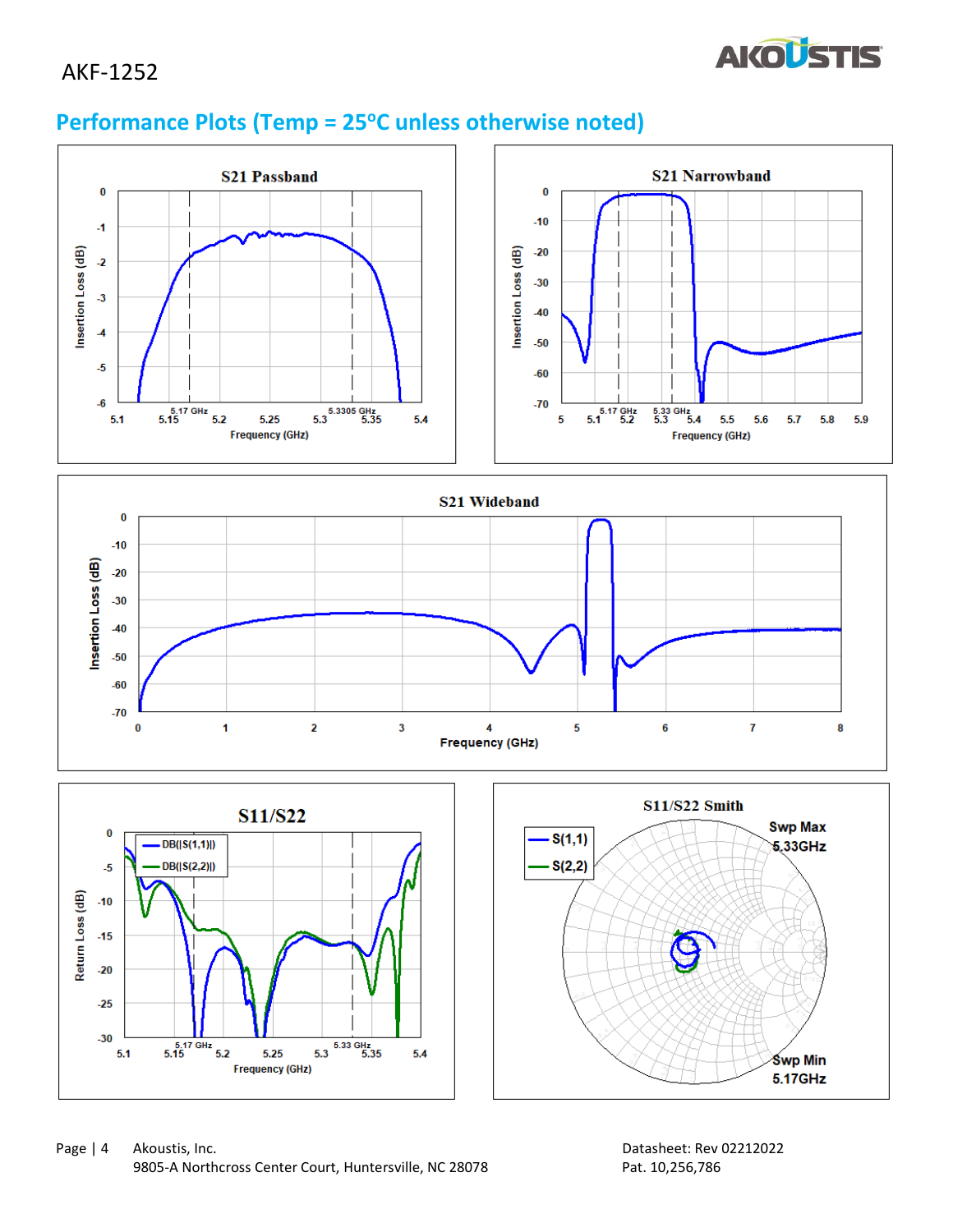

## **Package Outline Drawing**

- Notes:<br>- All Units are in mm unless otherwise stated<br>- General Tolerance:<br>- Linear X.XXX = ±0.050mm<br>- X.XX = ±0.10mm
	- -







DETAIL A<br>PAD<br>SX THIS ROTATION<br>3X THIS ROTATION<br>4X ROTATED 90'<br>PIN 1 CHAMFER 0.100 X 45'

0.300

 $0.325$ 

NOTES:

1. Terminal Finish: Electroless Ni/Electroless Pd/Immersion Au

## **PCB Mounting Pattern**

- Notes:<br>— All Units are in mm unless otherwise stated<br>— General Tolerance:
	-
	- General Tolerance:<br>Linear X.XXX =  $\pm 0.050$ mm<br>X.XX =  $\pm 0.10$ mm

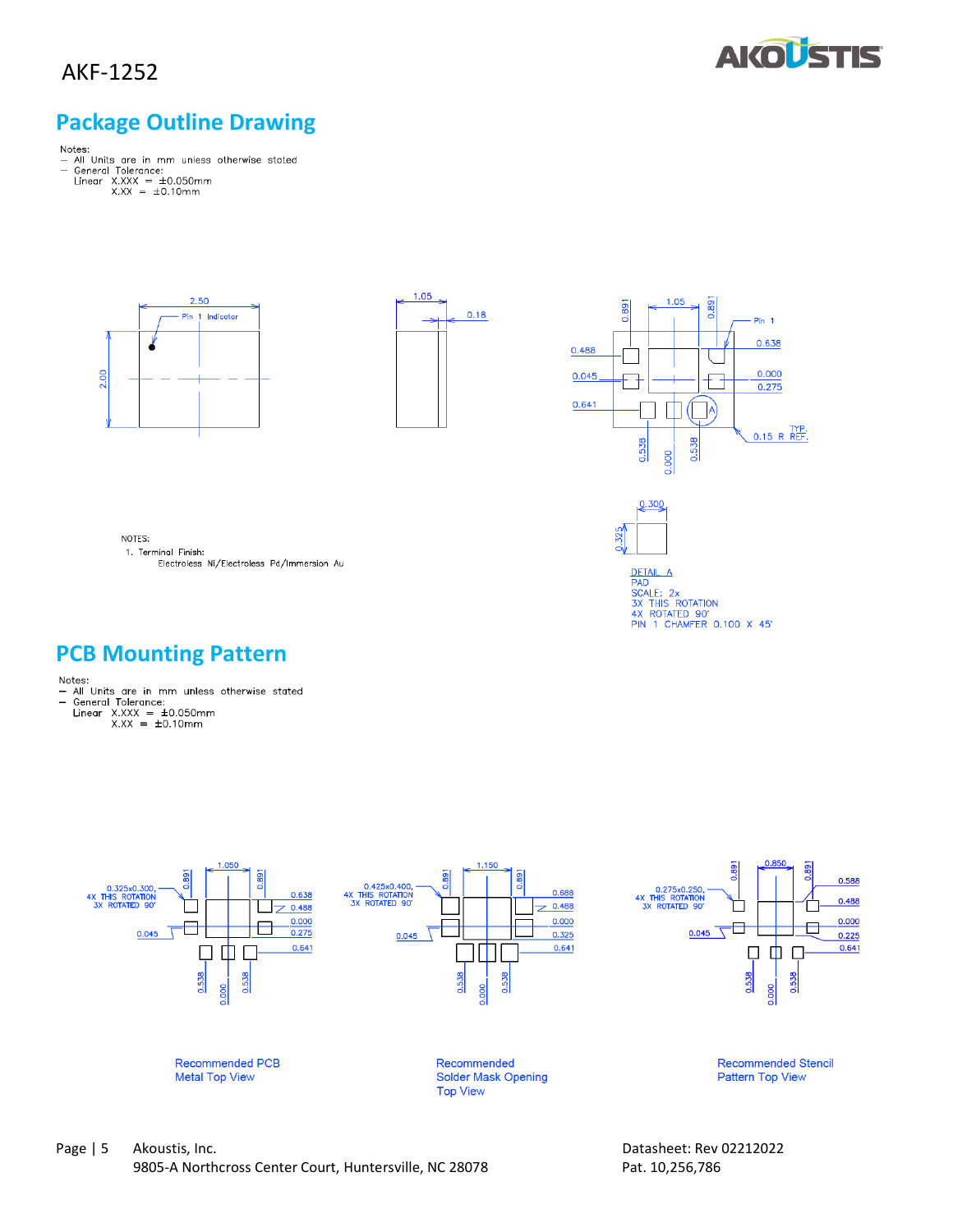

# **Typical Part Marking**



## **Reel Dimensions**



| <b>Reel Dimensiones</b> |                   |                  |                 |                        |                   |                       |
|-------------------------|-------------------|------------------|-----------------|------------------------|-------------------|-----------------------|
| Reel Size               | Tape Width        |                  | в               |                        | D                 | W1 *measured at hub   |
| 7 Inch                  | 8 <sub>mm</sub>   | 180 +0/-2.0 mm   | $2.0$ mm +/-0.5 | $13.0 + 0.5 / -0$ mm   | $60.0 +/- 2.0$ mm | $8.40 + 1.5 / -0$ mm  |
|                         | $12 \text{ mm}$   | 180 +0/-2.0 mm   | $2.0$ mm +/-0.5 | $13.0 + 0.5 / -0$ mm   | $60.0 +/- 2.0$ mm | $12.40 + 2.0$ / -0 mm |
|                         | 16 mm             | 180 +0/-2.0 mm   | $2.0$ mm +/-0.5 | $13.0 + 0.5 / -0$ mm   | $60.0 +/- 2.0$ mm | $16.40 + 2.0 / -0$ mm |
| 13 Inch                 | 8 <sub>mm</sub>   | $330 +/- 2.0$ mm | $2.0$ mm +/-0.5 | $13.0 + 0.5 / -0.2$ mm | $102 +/- 2.0$ mm  | $8.8 + 2.0 / -0$ mm   |
|                         | $12 \, \text{mm}$ | $330 +/- 2.0$ mm | $2.0$ mm +/-0.5 | $13.0 + 0.5 / -0.2$ mm | $102 +/- 2.0$ mm  | $12.8 + 2.0 / -0$ mm  |
|                         | 16 mm             | $330 +/- 2.0$ mm | $2.0$ mm +/-0.5 | $13.0 + 0.5 / -0.2$ mm | $102 +/- 2.0$ mm  | $16.8 + 2.0 / -0$ mm  |

Note: 7 Inch Reel Only Has One Opening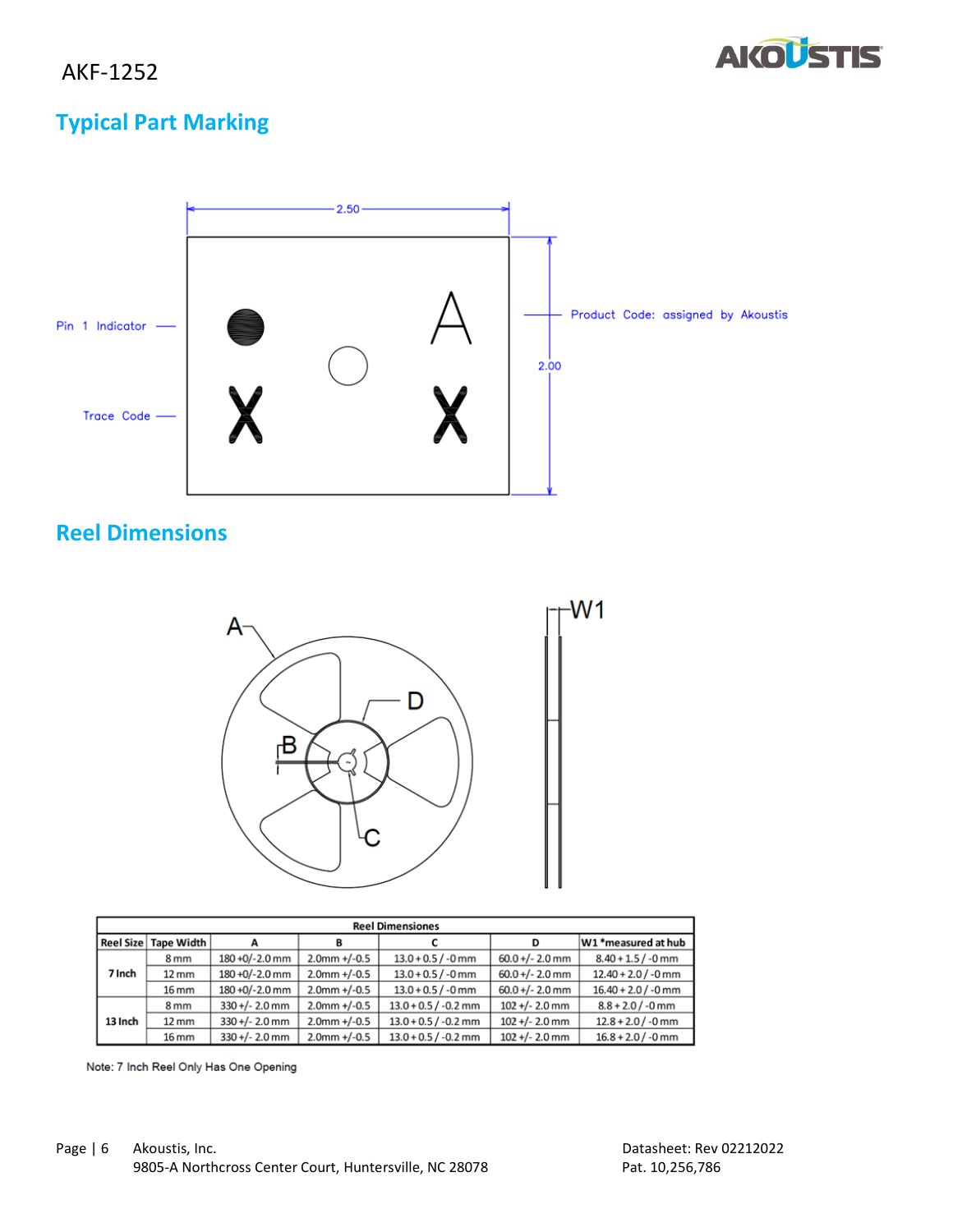

#### **Tape Dimension**



#### **Recommended Solder Profile**

#### Parameter

#### Eutectic Sn/Pb

#### Pb Free

| Max Ramp Up Rate                  | 6 D             |
|-----------------------------------|-----------------|
| Soak Temp Time Ts(min) - Ts (max) | 135             |
| Max Soak Time Ts                  | 2 <sub>π</sub>  |
| Liquidous Temp TL                 | 183             |
| Max Time Above TL                 | 150             |
| Max Peak Temperature TP           | 225             |
| Max Time at Peak TP               | 30.             |
| May Ramp Down Rate                | 10 <sup>1</sup> |

Deg C/Second<br>5 - 155 Deg C<br>ninutes<br>3 Deg C<br>0 Seconds<br>5 Deg C<br>Seconds<br>Deg C/Second

6 Deg C/Second<br>150-200 Deg C<br>3 minutes<br>220 Deg C<br>150 Seconds<br>260 Deg C<br>30 Seconds<br>10 Deg C/Second